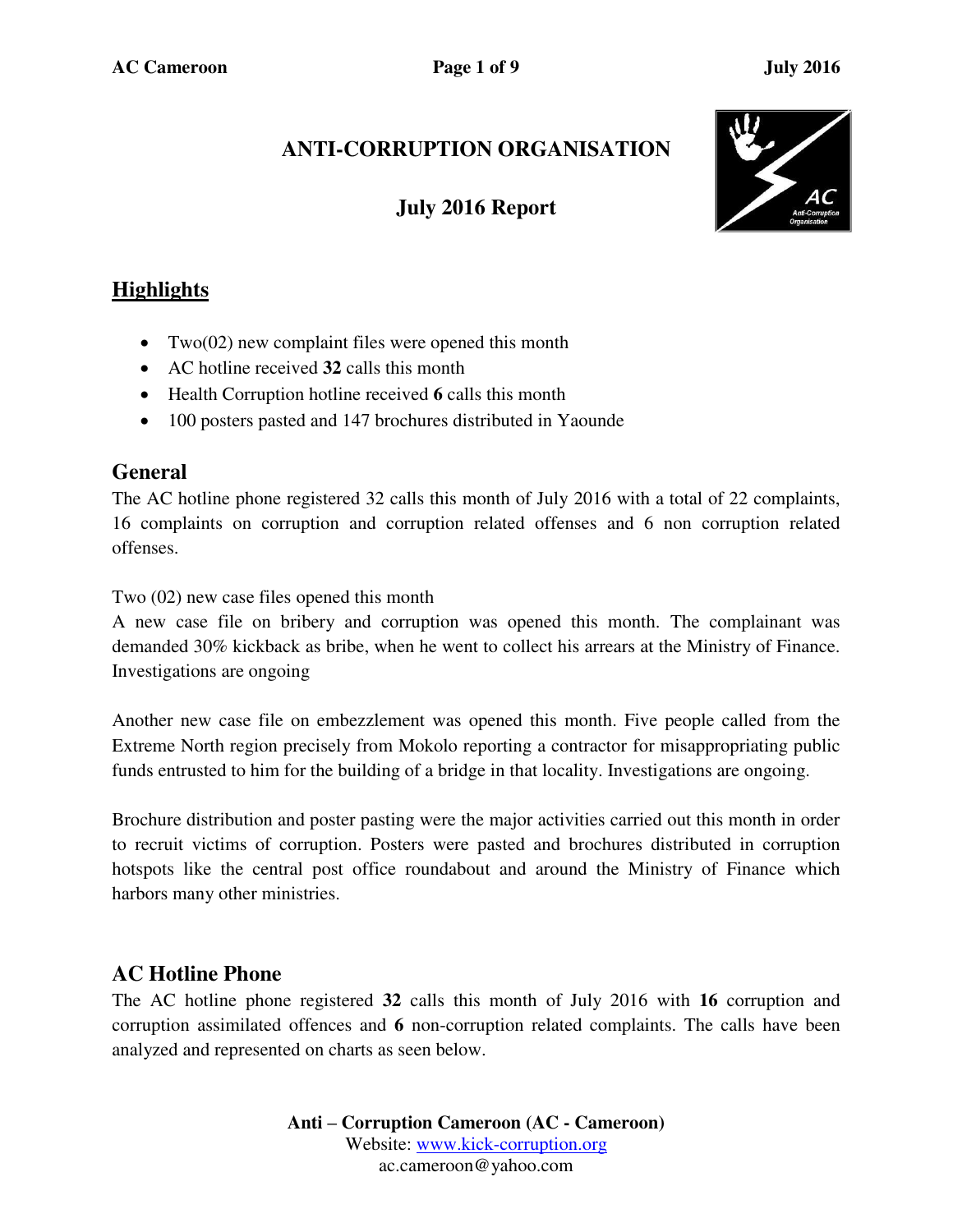

87% of calls this month were responsive while 13% were non responsive



50% of responsive calls this month of July were corruption complaints, followed by 31% of callers who reported no complaint and lastly 19% of callers who had complaints that were not corruption related.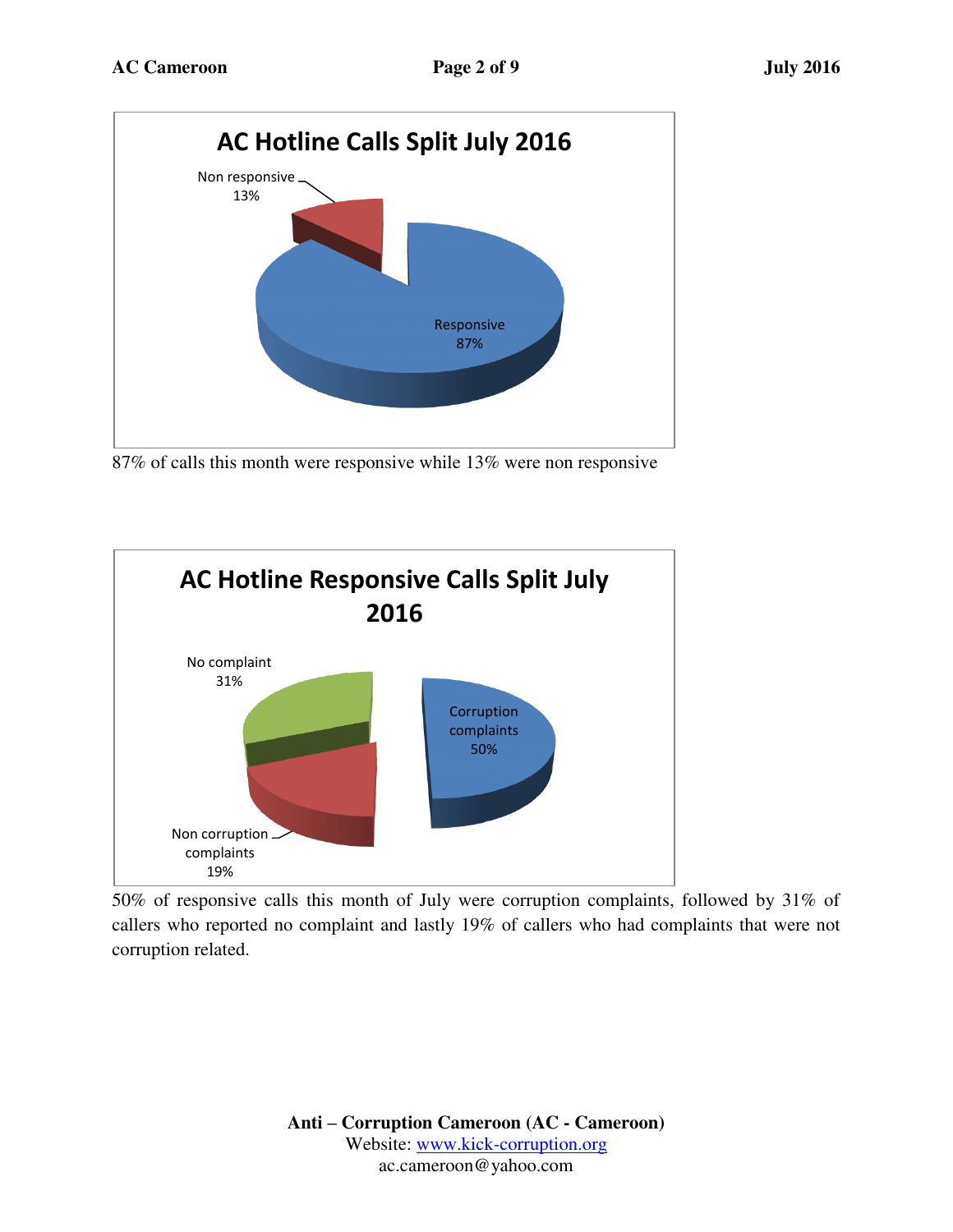

Bribery was top on the list representing 37% of total corruption complaints, followed by complaints against embezzlement with 25%, then oppression and extortion with 13% and lastly, influence trafficking and abuse from forces of law and order with 6% each



Private complaints were the highest non-corruption complaints reported this month of July representing 29%, followed by complaints against theft which had 15% and lastly, complaints of piracy, tenancy issues, breach of trust and debt recovery problems which all had 14% each.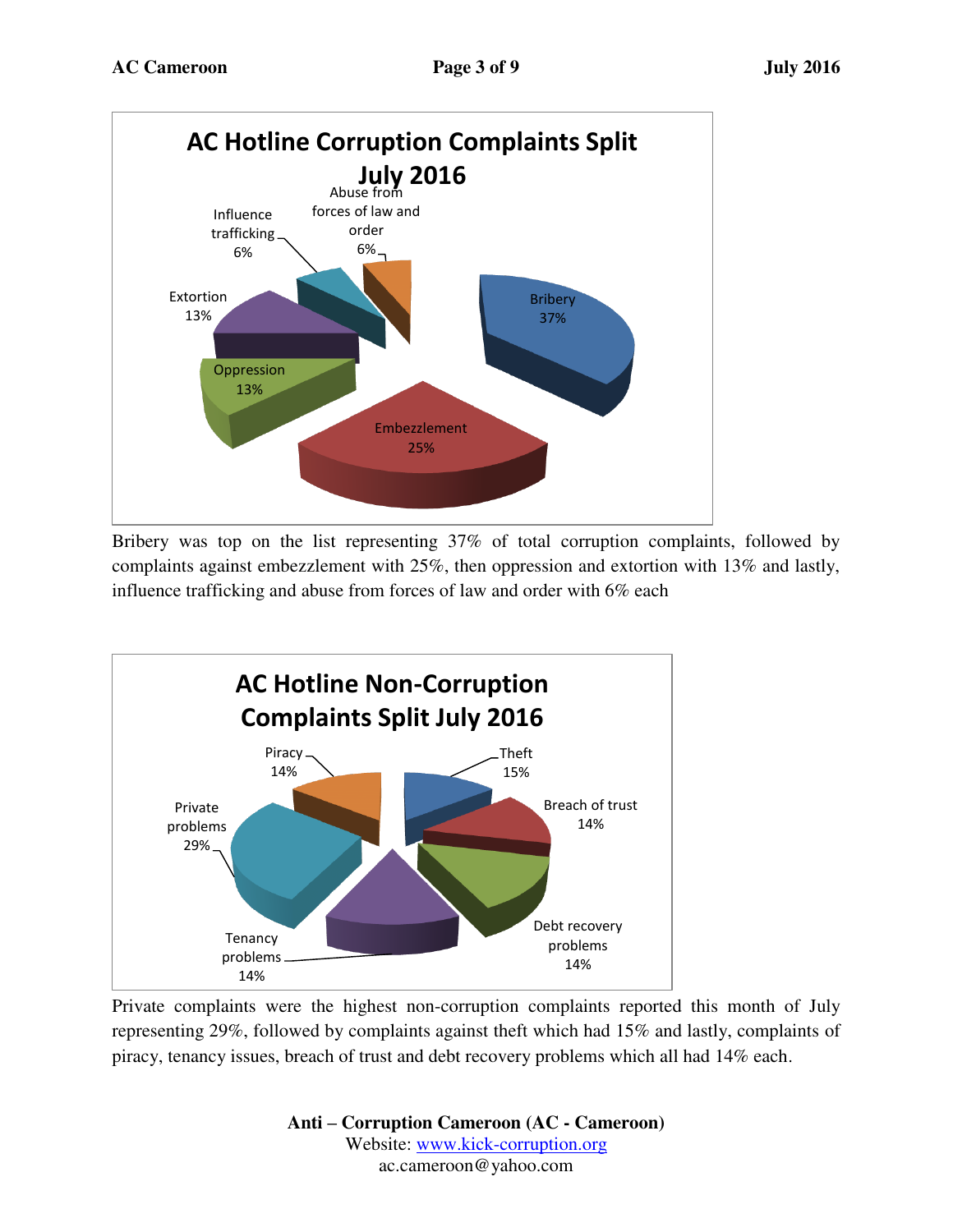## **Gender**



The male gender participated with 92% of the total calls while the female gender participated with just 8%

## **Age Range of Callers**



The adult age range had 54% of calls, followed by the youth age range with 31% and lastly, the elderly age range with 15%.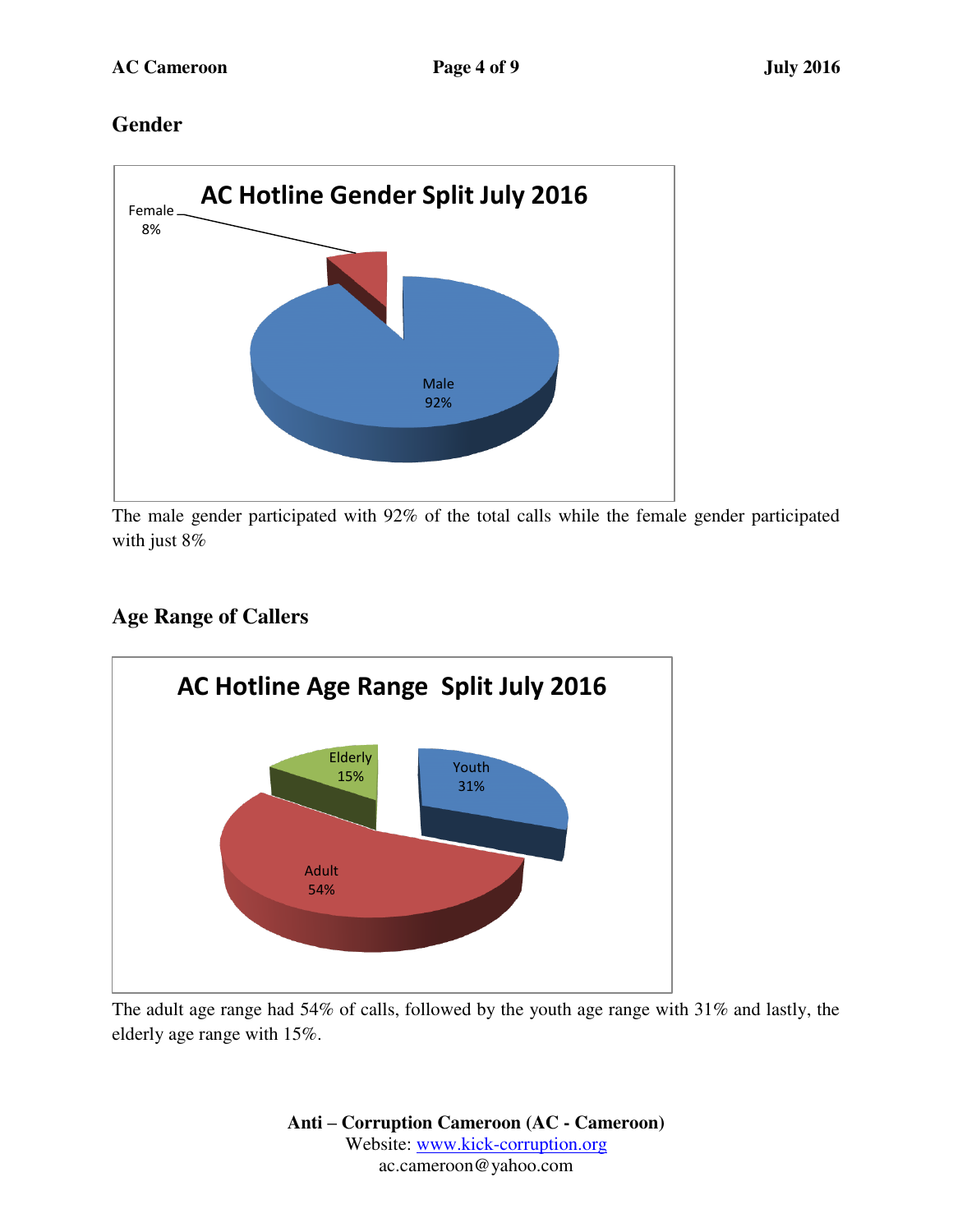#### **Regional Representation**



The Centre region had the highest number of calls with 41%, followed by the Far North with 23%, Adamawa and Littoral had 12% each of calls and lastly, the West and South West regions which had 6% each.

#### **Investigations**

Investigations were carried out on a new case file on bribery and corruption opened this month. The victim complained that he was solicited 30% kickback as bribe at the Ministry of Finance. According to him, he went to follow-up documents for the payment of his retirement benefits and was told they could only sign the documents that will release the payment if he gave them a commission out of it. Unfortunately, the victim did not allow AC to pursue the case further by withholding information regarding the culprit and intentionally making his phone number unreachable. He explained to AC that he had suffered a lot in poverty and could not follow AC's process as it could cause him to lose the money.

Investigations were also necessary on a new case file on embezzlement opened this month. Five inhabitants of the Mayo Sanaga division called to report a case of embezzlement by a private road construction contractor. The Brigade commander of the Mokolo gendarmerie unit who placed the first call reported that a bridge constructed earlier this year with funds ranging from about 27million – 37million has already collapsed due to the use of cheap materials. According to him, when the contractor was questioned regarding the use of cheap materials, he said that he had to subtract a huge amount of the contract money to pay as commission to the public contract workers before the money was released. AC is investigating the contractor and is monitoring the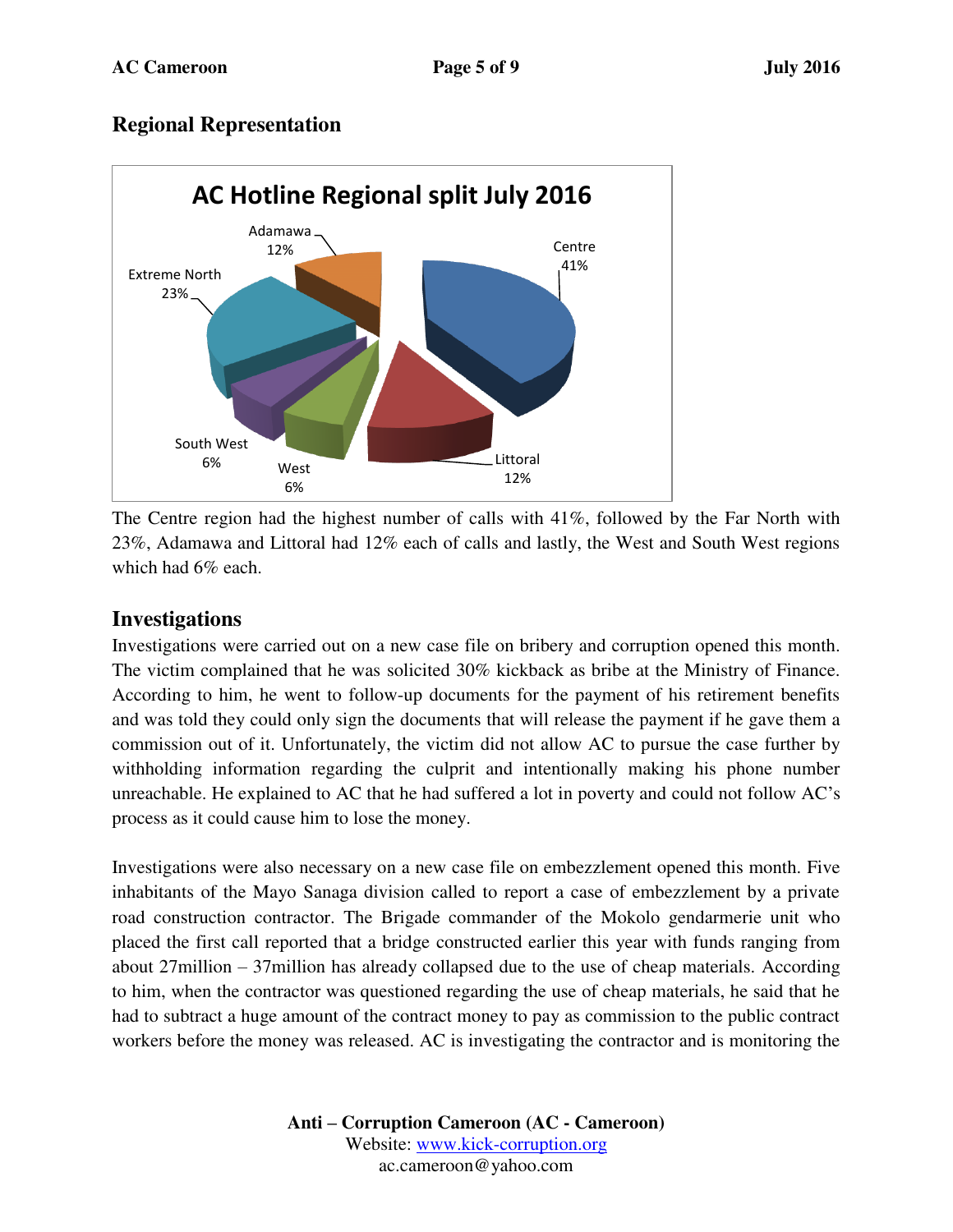reaction of the Minister of Public Contracts to whom the original complaint was sent to and copied to AC.

## **Health Corruption Hotline**

The Health Corruption hotline phone received 6 calls this month of July registering 1 noncorruption complaint. Calls coming in through the Health Corruption hotline have really dropped due to the lack of field activities that usually spur beneficiaries to call. Data from the calls has been analyzed as is represented on charts below.



64% of calls that came in through the health corruption hotline were responsive while 36% were non-responsive.

#### **Gender**

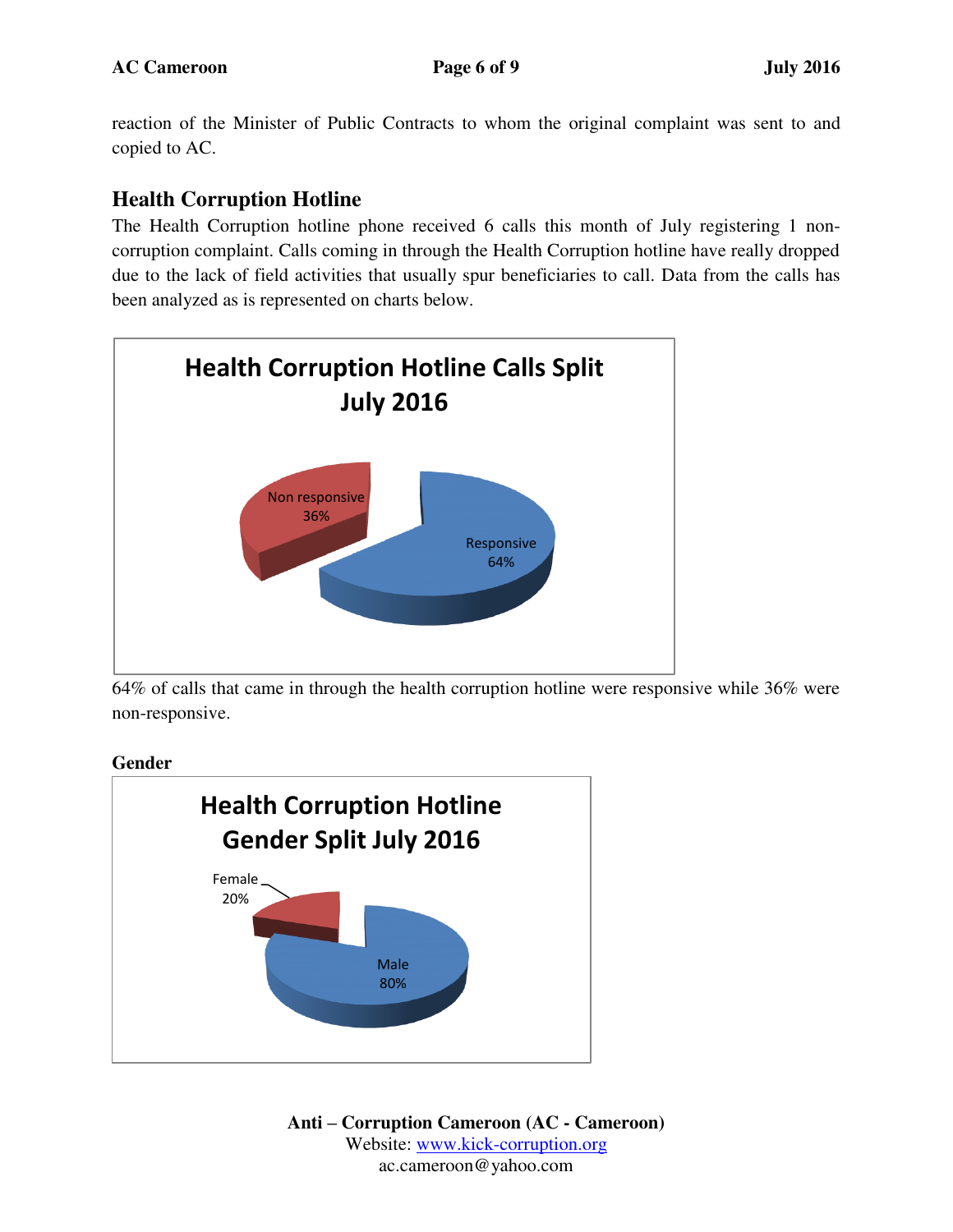80% were the male gender while the female gender participated with just 20%

## **Age Range of Callers**



The adult age range had 57% of calls, followed by the youth age range with 29% and lastly the elderly age range with 14%.

# **Regional Representation**

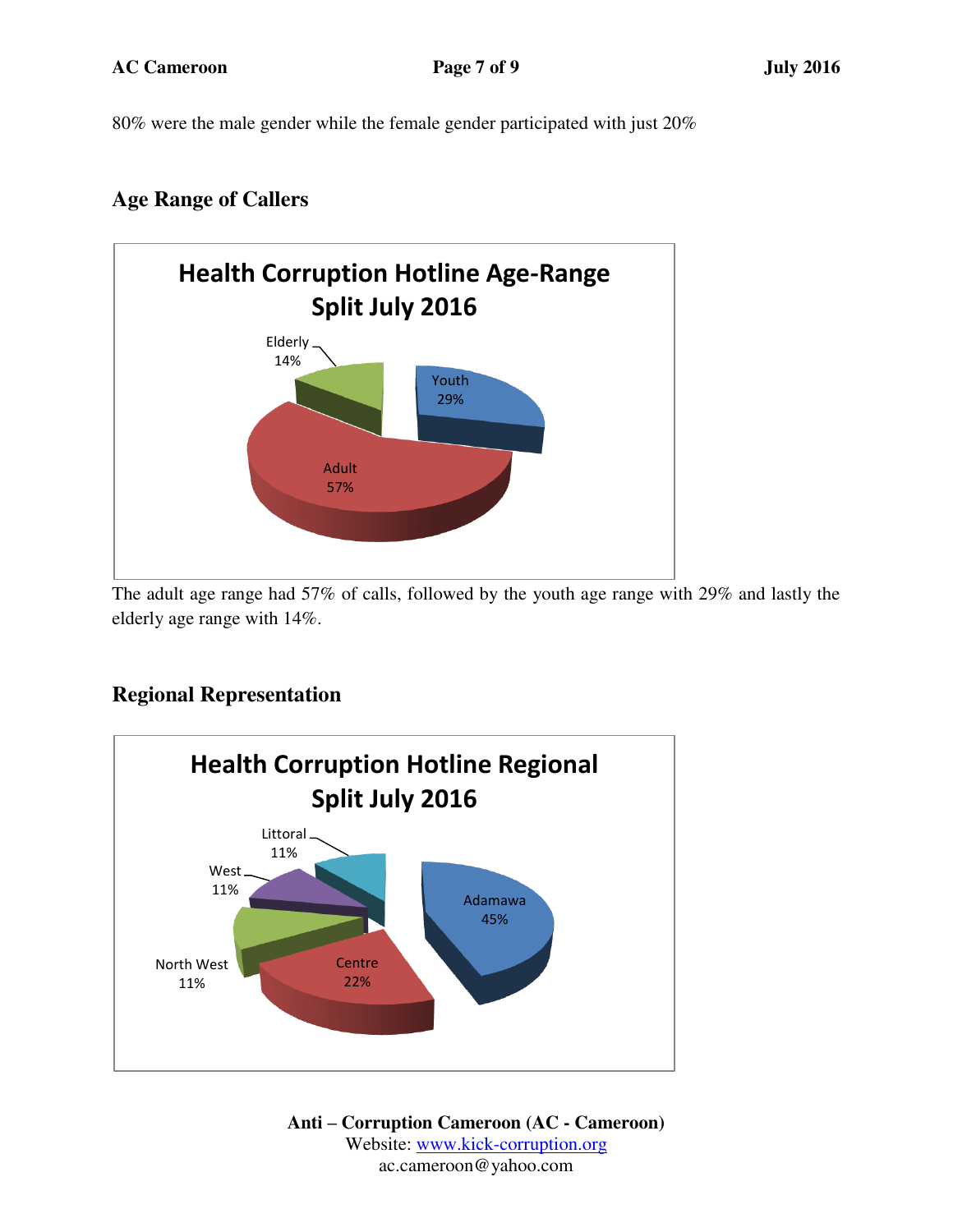**AC Cameroon Page 8 of 9 July 2016** 

The Adamawa region had the highest number of calls with 45%, followed by the Centre region with 22% and lastly, the West, Littoral and North West regions which all had 11% each.